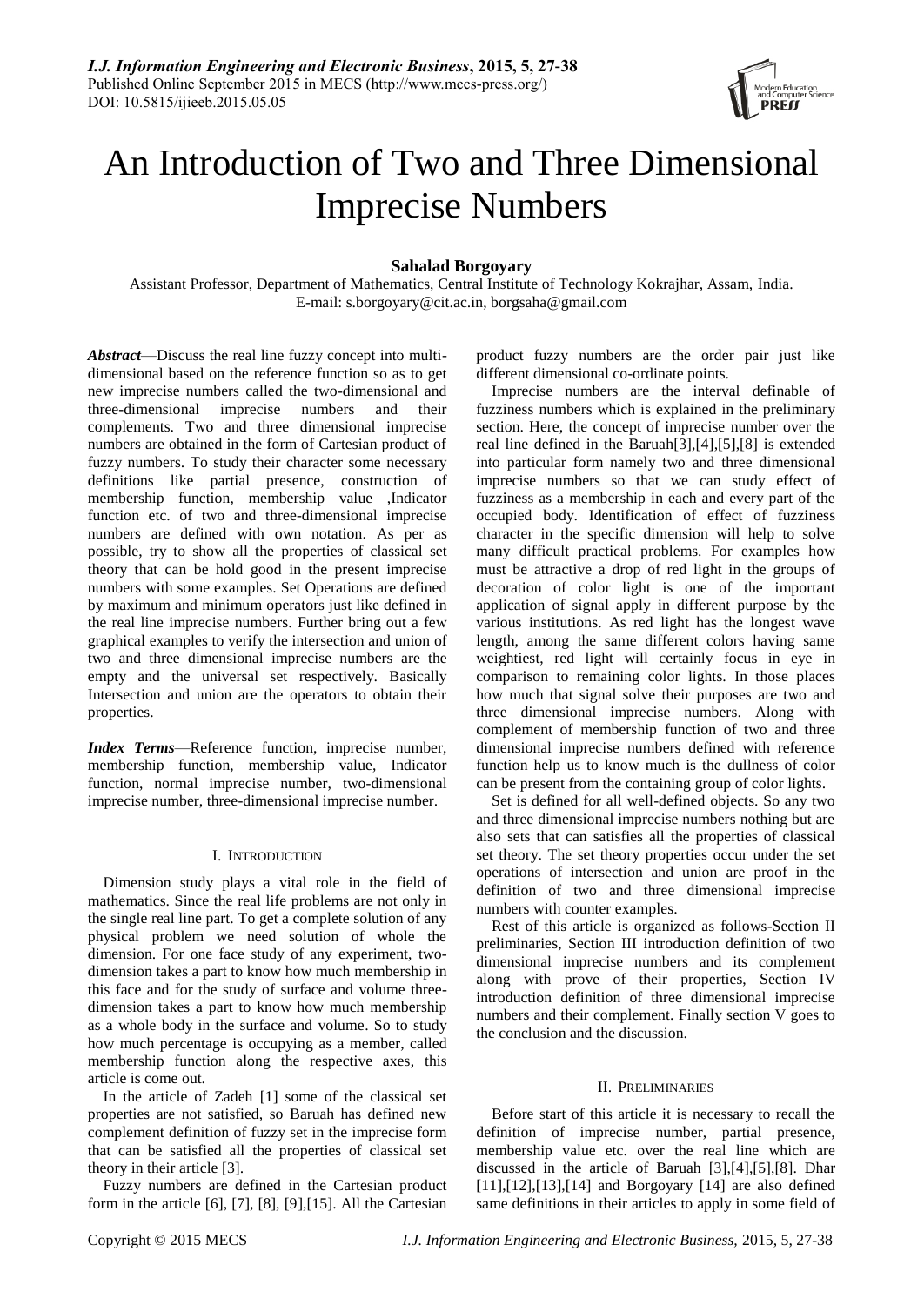mathematics.

#### *A. Imprecise Number*

Imprecise number is a closed interval  $N = [\alpha, \beta, \gamma]$  is divided into closed sub-intervals with the partial presence of element  $\beta$  in both the intervals.

## *B. Partial Presence*

Partial presence of an element in an imprecise real number  $[\alpha, \beta, \gamma]$  is described by the present level indicator function  $p(x)$  which is counted from the reference function  $r(x)$  such that present level indicator for any x,  $\alpha \leq x \leq \gamma$ , is  $(p(x) - r(x))$ , where  $0 \leq$  $r(x) \leq p(x) \leq 1$ .

## *C. Membership Value*

If an imprecise number  $N = [\alpha, \beta, \gamma]$  is associated with a presence level indicator function  $\mu_N(x)$ , where

$$
\mu_N(x) = \begin{cases} \mu_1(x), & \text{when } \alpha \le x \le \beta \\ \mu_2(x), & \text{when } \beta \le x \le \gamma \\ 0, & \text{otherwise} \end{cases} \tag{1}
$$

With a constant reference function 0 in the entire real line. Where  $\mu_1(x)$  is continuous and non-decreasing in the interval  $[\alpha, \beta]$ , and  $\mu_2(x)$  is a continuous and nonincreasing in the interval  $[\beta, \gamma]$  with

$$
\mu_1(\alpha) = \mu_2(\gamma) = 0,\tag{2}
$$

Then,  $(\mu_1(\beta) - \mu_2(\beta))$  is called membership value of the indicator function  $\mu_N(x)$ 

#### *D. Normal Imprecise Number*

A normal imprecise number  $N = [\alpha, \beta, \gamma]$  is associated with a presence level indicator function  $\mu_N(x)$ , where

$$
\mu_N(x) = \begin{cases} \mu_1(x), & \text{when } \alpha \le x \le \beta \\ \mu_2(x), & \text{when } \beta \le x \le \gamma \\ 0, & \text{otherwise} \end{cases}
$$

With a constant reference function 0 in the entire real line. Where  $\mu_1(x)$  is continuous and non-decreasing in the interval  $[\alpha, \beta]$  and  $\mu_2(x)$  is a continuous and nonincreasing in the interval  $[\beta, \gamma]$  with

$$
\mu_1(\alpha) = \mu_2(\gamma) = 0 \n\mu_1(\beta) = \mu_2(\beta) = 1
$$
\n(3)

Here, the imprecise number would be characterized by  $\{x, \mu_N(x), 0 : x \in R\}$ , R being the real line.

For any real line,  $0 \leq \mu_1(x) \leq \mu_2(x) \leq 1$  normal and subnormal imprecise number will be characterized in common,  $\{x, \mu_1(x), \mu_2(x): x \in \mathbb{R}\}$ , where  $\mu_1(x)$  is called membership function measured from the reference function  $\mu_2(x)$  and  $(\mu_1(x) - \mu_2(x))$  is called the membership value of the indicator function.

Here, the number is normal imprecise number when membership value of indicator function  $\mu_N(x)$  is equal to

1 otherwise subnormal if not equal to 1. Moreover it can be said that the universal set if the membership value of  $\mu_N(x)$  equal to 1 and null or empty set if equal to 0.

#### *E. Complement*

For a normal imprecise number

$$
N = \{x, \mu_N(x), 0 : x \in R\}
$$

as defined above, the complement

$$
N^c = \{x, 1, \mu_N(x) : x \in R
$$

will have constant presence level indicator function equal to 1, the reference function being  $\mu_N(x)$  for  $-\infty < x <$ .

### III. TWO DIMENSIONAL IMPRECISE NUMBER

In the definition of Baruah [3], [4], [5] imprecise number is defined over the real line. It is along the X-axis. This case is studied if the effect of fuzziness over the physical significance is along the x-axis or the real line when all other remaining axes are already fully membership or the membership value having one. In practical such standard problems are limited. So, to study more practical problems it may be introduced two dimensional imprecise numbers. Two dimensional numbers are expressible in XY-plane. Here, imprecise number is defined in the two-dimensional form such a way that full membership along the x-axis and the y-axis are considered membership value as one and the other axes are already fully membership. For example at any instant one short of travelling of water wave up to what distance is the x-axis and the height of the tide occur during their rise is the y-axis.

## *A. Definition*

A two dimensional imprecise number is a closed interval

$$
N_{XY} = [\left(\alpha_x, \alpha_y\right), \left(\beta_x, \beta_y\right), \left(\gamma_x, \gamma_y\right)]
$$

which can be divided into sub intervals with a partial element is presence in both the intervals. Where all the points in this interval are element of Cartesian product of two sets  $X \times Y$  and both the sets X and Y are the imprecise numbers.

### *B. Definition*

Partial presence of an element in two-dimensional imprecise number

$$
N_{XY}=[(\alpha_x,\alpha_y),(\beta_x,\beta_y),(\gamma_x,\gamma_y)]
$$

is described by the present level indicator function  $p(x, y)$  which is counted from the reference function  $r(x, y)$  such that present level indicator for any  $(x, y)$ ,  $(\alpha_x, \alpha_y) \le (x, y) \le (\gamma_x, \gamma_y)$  is  $(p(x, y) - r(x, y))$ ,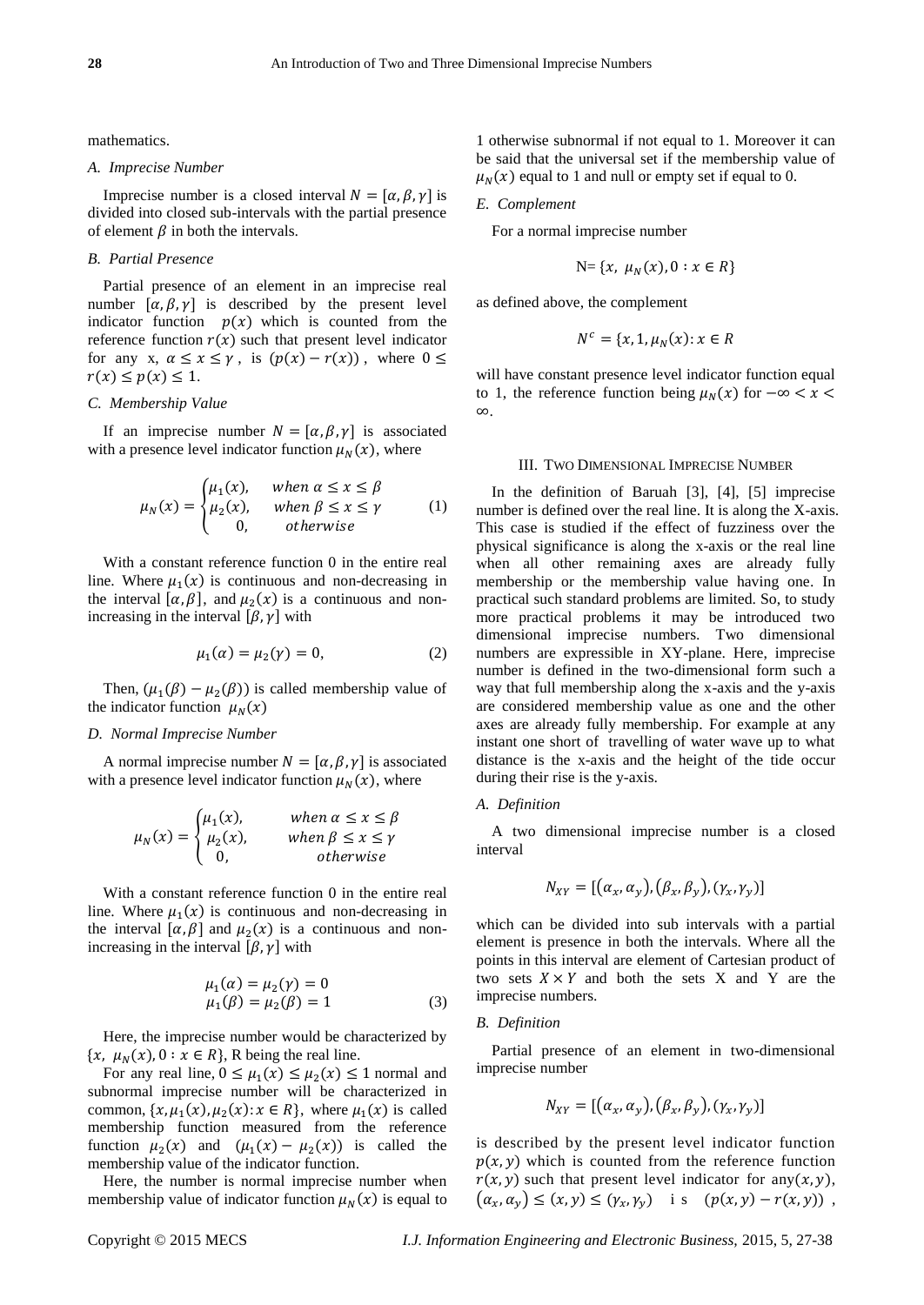where  $(0,0) \le r(x, y) \le p(x, y) \le (1,1)$ .

*C. Definition*

For a two-dimensional imprecise number,

$$
N_{XY}=[(\alpha_x,\alpha_y),(\beta_x,\beta_y),(\gamma_x,\gamma_y)],
$$

the indicator function will be represented and defined by  $\mu_{NXY}$ 

$$
= \begin{cases} \mu_{XY1}(x, y), & (\alpha_x, \alpha_y) \le (x, y) \le (\beta_x, \beta_y) \\ \mu_{XYZ}(x, y), & (\beta_x, \beta_y) \le (x, y) \le (\gamma_x, \gamma_y) \\ 0, & \text{otherwise} \end{cases} \tag{4}
$$

Such that

$$
\mu_{XY1}(\alpha_x, \alpha_y) = \mu_{XY2}(\gamma_x, \gamma_y) = 0
$$
  
and 
$$
\mu_{XY1}(\beta_x, \beta_y) \neq 0, \mu_{XYZ}(\beta_x, \beta_y) \neq 0
$$
 (5)

where  $\mu_{XY1}(x, y)$  is non-decreasing function over the closed interval  $[(\alpha_x, \alpha_y), (\beta_x, \beta_y)]$  and  $\mu_{XYZ}(x, y)$  is nonincreasing over the closed interval,  $[(\beta_x, \beta_y), (\gamma_x, \gamma_y)].$ 

## *D. Definition*

For a two-dimensional normal imprecise number

$$
N_{XY}=[(\alpha_x,\alpha_y),(\beta_x,\beta_y),(\gamma_x,\gamma_y)],
$$

the indicator function will be represented and defined by  $\mu_{NXY}$ 

$$
= \begin{cases} \mu_{XY1}(x, y), & \left( \alpha_x, \alpha_y \right) \le (x, y) \le (\beta_x, \beta_y) \\ \mu_{XYZ}(x, y), & \left( \beta_x, \beta_y \right) \le (x, y) \le (\gamma_x, \gamma_y) \\ 0, & \text{otherwise} \end{cases}
$$

Such that

$$
\mu_{XY1}(\alpha_x, \alpha_y) = \mu_{XYZ}(\gamma_x, \gamma_y) = 0
$$
  
and 
$$
\mu_{XY1}(\beta_x, \beta_y) = \mu_{XYZ}(\beta_x, \beta_y) = 1
$$
 (6)

Where  $\mu_{XY1}(x, y)$  is non-decreasing function over the closed interval  $[(\alpha_x, \alpha_y), (\beta_x, \beta_y)]$  and  $\mu_{XYZ}(x, y)$  is nonincreasing over the closed interval,  $[(\beta_x, \beta_y), (\gamma_x, \gamma_y)].$ 

## *E. Definition*

If a two-dimensional imprecise number

$$
N_{XY}=[(\alpha_x,\alpha_y),(\beta_x,\beta_y),(\gamma_x,\gamma_y)],
$$

is associated with a presence level indicator function  $\mu_{N_{XY}}(x, y),$ 

Where  $\mu_{Nxy}$ 

$$
= \begin{cases} \mu_{XY1}(x, y), & (\alpha_x, \alpha_y) \le (x, y) \le (\beta_x, \beta_y) \\ \mu_{XYZ}(x, y), & (\beta_x, \beta_y) \le (x, y) \le (\gamma_x, \gamma_y) \\ 0, & \text{otherwise} \end{cases}
$$

With a constant reference function (0,0) in the entire the section  $X \times Y$ . Here  $\mu_{XY1}(x, y)$  is continuous and non-decreasing in the interval  $[ (\alpha_x, \alpha_y), (\beta_x, \beta_y) ]$  and  $\mu_{XYZ}(x, y)$  is a continuous and non-increasing in the interval  $[(\beta_x, \beta_y), (\gamma_x, \gamma_y)]$  with

$$
\mu_{XY1}(\alpha_x, \alpha_y) = \mu_{XYZ}(\gamma_x, \gamma_y) = 0
$$
  
and 
$$
\mu_{XY1}(\beta_x, \beta_y) \neq 0, \mu_{XYZ}(\beta_x, \beta_y) \neq 0,
$$

Then,

$$
\begin{pmatrix} \mu_{XY1}(\beta_x, \beta_y) \\ -\mu_{XYZ}(\beta_x, \beta_y) \end{pmatrix} = (\beta'_x - \beta^*_x) \times (\beta'_y - \beta^*_y) \tag{7}
$$

is called membership value of the indicator function  $\mu_{NXY}(x, y),$ 

where

$$
\mu_{XY1}(\beta_x, \beta_y) = (\beta'_{x}, \beta'_{y})
$$

and

$$
\mu_{XY2}(\beta_x, \beta_y) = (\beta^{''}_{x}, \beta^{''}_{y})
$$

*F. Definition*

For a normal imprecise number

$$
N_{XY} = \{(x, y), \qquad \mu_{N_{XY}}(x, y), (0, 0); (x, y) \in X \times Y\}
$$

as defined above, the complement

$$
N_{XY}^c = \{ (x, y), (1, 1), \mu_{NXY}(x, y); (x, y) \in R \times R \quad (8)
$$

will have constant presence level indicator function equal to 1, the reference function being  $\mu_{NXY}(x, y)$  for  $-\infty$  $(x,y) < \infty$ 

Two dimensional imprecise numbers would be characterized by,

$$
\{(x, y), \mu_{XY1}(x, y), \mu_{XYZ}(x, y) : (x, y) \in X \times Y \}
$$

where  $\mu_1(x, y)$  and  $\mu_2(x, y)$  are called membership function and the reference function of the indicator function  $\mu_{NXY}$  defined above and the membership function is measured from the reference function, then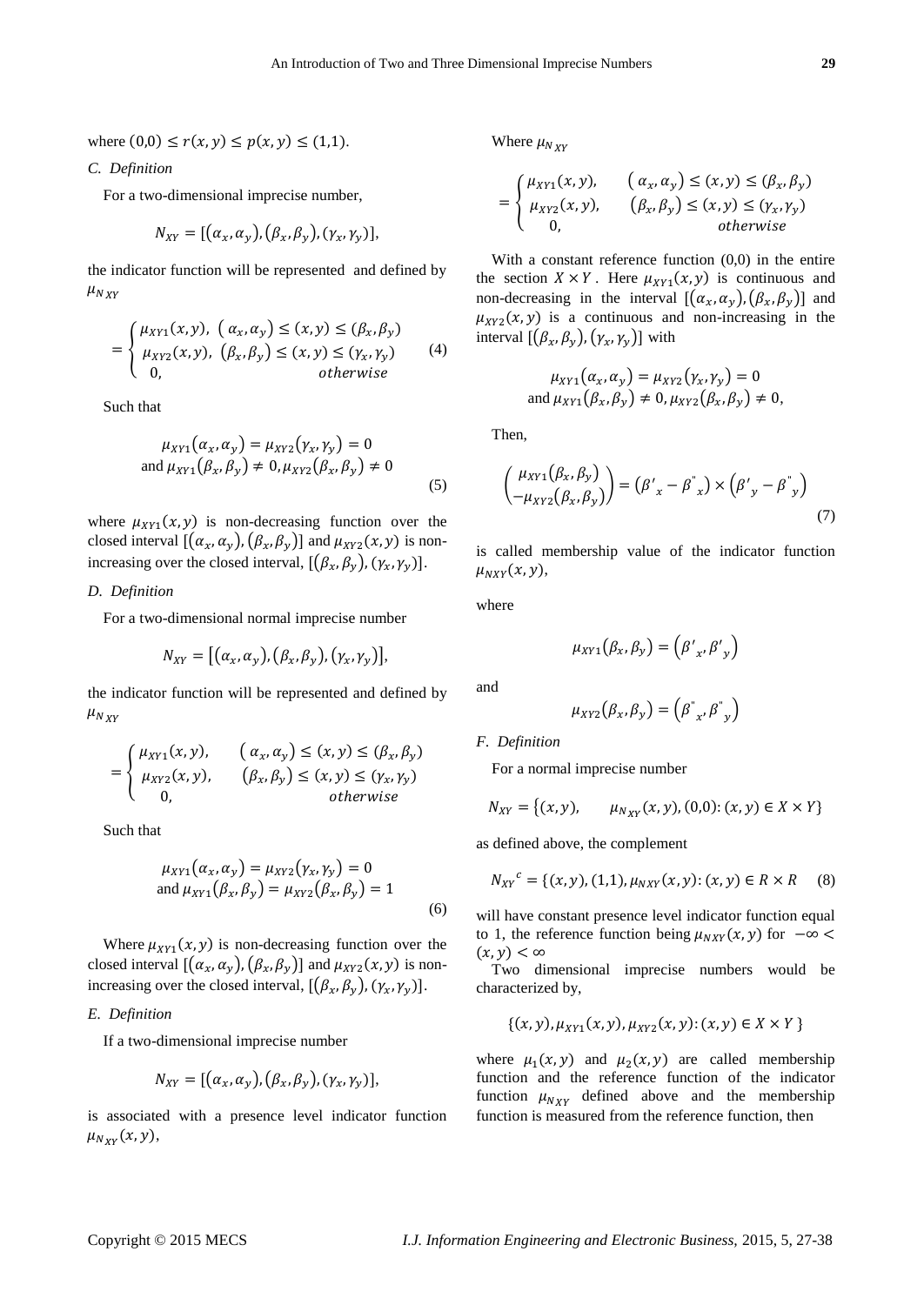$$
\begin{pmatrix} \mu_{XY1}(x, y) \\ -\mu_{XYZ}(x, y) \end{pmatrix} = (x_1 - x_2) \times (y_1 - y)_2 \tag{9}
$$

is called the membership value of the indicator function. Where,

$$
\mu_{XY1}(x, y) = (x_1, y_1)
$$
  
and  $\mu_{XY2}(x, y) = (x_2, y_2)$ 

respectively.

The collection of all such elements is called to form a two dimensional imprecise set.

If the membership value is equal to 1, then the imprecise set is called the three dimensional normal imprecise number. If the membership value is less than 1, the imprecise number is called the three dimensional subnormal imprecise number. Further if the membership value becomes 1 then a three dimensional universal imprecise set and null or empty set when the membership value becomes 0.

Based on the conditions of classical set theory properties can be proposed into two dimensional imprecise numbers also.

Intersection and union of two dimensional imprecise numbers

If

$$
A(\mu_{XY1}, \mu_{XY2}) =
$$
  
{(x, y), \mu\_{XY1}(x, y), \mu\_{XY2}(x, y): (x, y) \in X \times Y}

And

$$
B(\mu_{XY3}, \mu_{XY4}) = \{(x, y), \mu_{XY3}(x, y), \mu_{XY4}(x, y) : (x, y) \in X \times Y\},\
$$

Then, Intersection:

$$
A(\mu_{XY1}, \mu_{XYZ}) \cap B(\mu_{XYZ1}, \mu_{XYZ4})
$$
  
= { (x, y), min( $\mu_{XY1}(x, y), \mu_{XYZ3}(x, y)$ ),  
 max( $\mu_{XYZ}(x, y), (\mu_{XYZ}(x, y)), (x, y) \in X \times Y$  ) (10)

Union:

$$
A(\mu_{XY1}, \mu_{XYZ}) \cup B(\mu_{XYZ1}, \mu_{XY4})
$$
  
= { (x, y), max( $\mu_{XY1}(x, y), \mu_{XYZ}(x, y)$ ),  
 min( $\mu_{XYZ}(x, y), (\mu_{XYZ}(x, y)), (x, y) \in X \times Y$  ) (11)

Since all the imprecise numbers along the real line can be satisfied the theory of classical set and Boolean algebra. First it can be claimed that the theory of intersection and union of two dimensional imprecise numbers are empty and the universal set respectively. For this purpose let us consider a dram filled with half portion water along the X-axis and Y-axis respectively is shown in the following figure:



Fig. 1. Two dimensional imprecise number

Here, membership function is

$$
A((\mu_{XY}(x,y)) = \left\{ (x,y), \left( \frac{1}{2}, \frac{1}{2} \right), (0,0) \right\}
$$

with the membership value

$$
\left(\frac{1}{2} - 0\right) \times \left(\frac{1}{2} - 0\right) = \left(\frac{1}{2} \times \frac{1}{2}\right) = \frac{1}{4}
$$

and the portions of the membership set of complement part can be obtained as

$$
A(\mu_{XY}^c(x, y))
$$
 are  $\{(x, y), (1, 1), (0, \frac{1}{2})\}$ 

and

$$
\{(x,y), \left(1, \frac{1}{2}\right), \left(\frac{1}{2}, 0\right)\}.
$$

Now by the intersection and union definition of imprecise number, we have-

Intersection: Portions of

$$
A((\mu_{XY}(x,y)) \cap A(\mu_{XY}^{\ \ c}(x,y))
$$

are

$$
\left\{ \begin{aligned} (x, y), \left( \min\left(\frac{1}{2}, 1\right), \min\left(\frac{1}{2}, 1\right) \right), \\ \left( \max(0, 0), \max\left(0, \frac{1}{2}\right) \right) \\ = \left\{ (x, y), \left(\frac{1}{2}, \frac{1}{2}\right), (0, \frac{1}{2}) \right\} \end{aligned} \right\}
$$

with the membership value

$$
\left(\frac{1}{2} - 0\right) \times \left(\frac{1}{2} - \frac{1}{2}\right) = 0
$$

to form an empty set.

And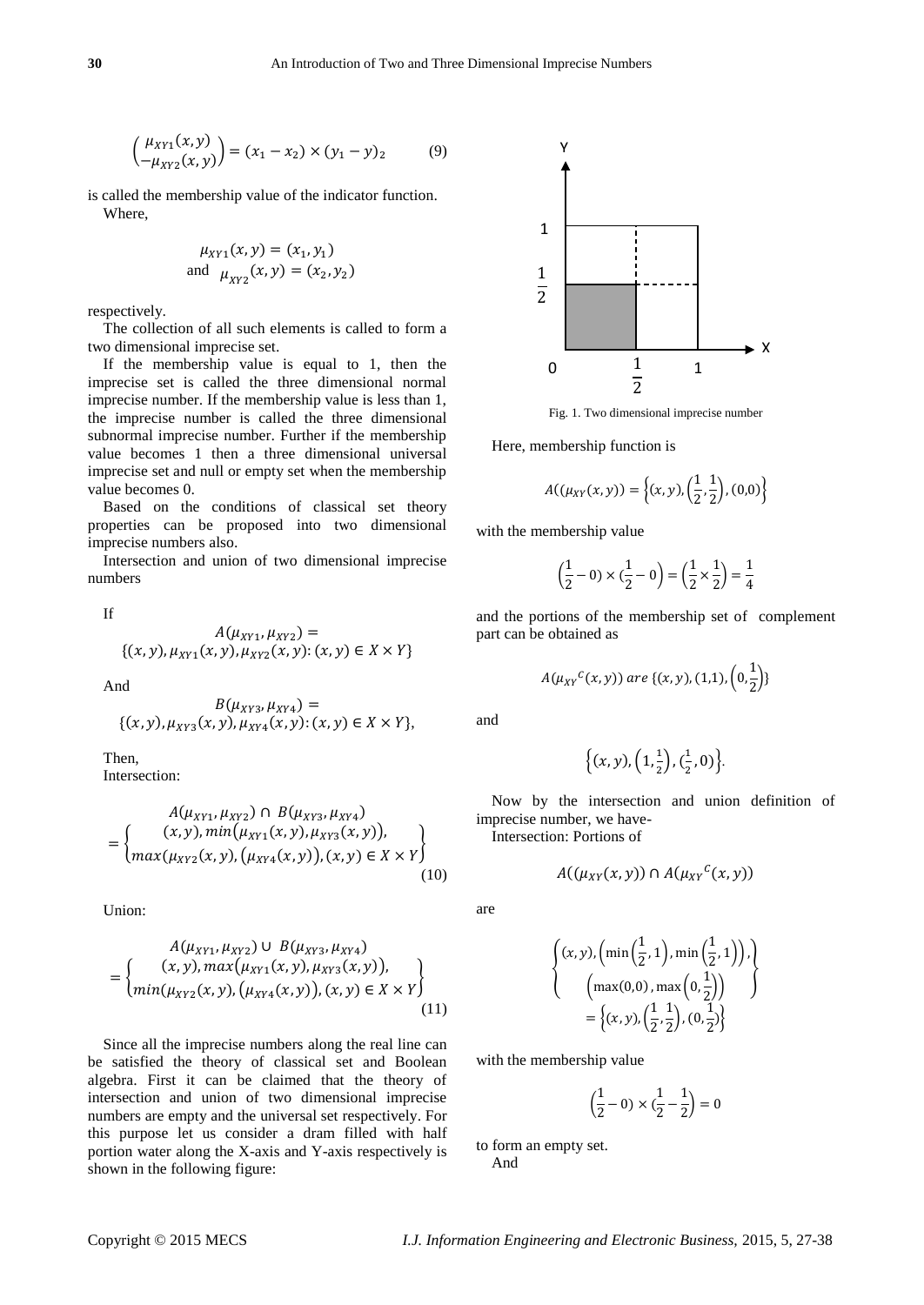$$
\left\{ (x, y), \left( \begin{array}{c} \min\left(\frac{1}{2}, 1\right), \\ \min\left(\frac{1}{2}, \frac{1}{2}\right) \end{array} \right), \left( \max\left(0, \frac{1}{2}\right), \right) \right\} \\ = \left\{ (x, y), \left( \frac{1}{2}, \frac{1}{2} \right), \left( \frac{1}{2}, 0 \right) \right\}
$$

with membership value

$$
\Bigl(\frac{1}{2}\!-\!\frac{1}{2}\Bigr)\times\bigl(\frac{1}{2}\!-0\Bigr)=0
$$

to form an empty set.

Since, union of two empty sets is again empty set. So, intersection of membership and complement of membership function of two dimensional imprecise numbers is a null or empty set to satisfy one of the classical set properties.

Union:

$$
(A(\mu_{XY}(x, y)) \cup A(\mu_{XY}^c(x, y))
$$
  
= 
$$
\begin{cases} (x, y), (\max(\frac{1}{2}, 1), \max(\frac{1}{2}, 1)), \\ (\min(0, 0), \min(0, \frac{1}{2})) \end{cases}
$$
  

$$
\cup \begin{cases} (x, y), (\max(\frac{1}{2}, 1), \max(\frac{1}{2}, \frac{1}{2})), \\ (\min(0, \frac{1}{2}), \min(0, 0)) \end{cases}
$$
  
= 
$$
\{(x, y), (1, 1), (0, 0)\} \cup \{(x, y), (1, \frac{1}{2}), (0, 0)\}
$$
  
= 
$$
\begin{cases} (x, y), (\max(1, 1), \max(1, \frac{1}{2})), \\ (\min(0, 0), \min(0, 0)) \\ = \{(x, y), (1, 1), (0, 0)\}, \end{cases}
$$

which gives membership value,

$$
(1-0) \times (1-0) = 1
$$

to form a two dimensional imprecise universal set.

Thus by help of this graphical example it can be introduced property of two dimensional imprecise numbers as,

 $=$  Ø

*A. Property-*

(i) 
$$
A((\mu_{XY}(x,y)) \cap A(\mu_{XY}^{c}(x,y)))
$$

and

$$
(ii) \qquad ((\mu_{XY}(x, y)) \cup A(\mu_{XY}^c(x, y)) = \Omega,
$$

where  $\emptyset$  and  $\Omega$  are null and universal respectively.

*B. Property- Commutative laws*

Let

$$
A((\mu_{XY}(x, y)) = \{(x, y), \mu_{XY1}(x, y), \mu_{XYZ}(x, y) : (x, y) \in X \times Y\}
$$

and

$$
B((\mu_{XY}(x, y)) = \{(x, y), \mu_{XYZ}(x, y), \mu_{XY4}(x, y) : (x, y) \in X \times Y\}
$$

be two dimensional imprecise numbers. Then

(i) 
$$
A((\mu_{XY}(x, y)) \cup B((\mu_{XY}(x, y)))= B((\mu_{XY}(x, y)) \cup A((\mu_{XY}(x, y)))
$$

(ii) 
$$
A((\mu_{XY}(x,y)) \cap B((\mu_{XY}(x,y))) = B((\mu_{XY}(x,y)) \cap A((\mu_{XY}(x,y)))
$$

**Proof-** If

$$
A((\mu_{XY1}(x, y)) = \left\{ \left( \frac{1}{2}, \frac{1}{2} \right), \left( \frac{1}{4}, \frac{1}{4} \right) \right\}
$$
  
and 
$$
B((\mu_{XYZ}(x, y)) = \left\{ \left( \frac{1}{3}, \frac{1}{3} \right), \left( \frac{1}{6}, \frac{1}{6} \right) \right\}
$$

be two dimensional imprecise numbers, then

$$
A((\mu_{XY1}(x, y)) \cup B((\mu_{XYZ}(x, y)))
$$
  
= 
$$
\begin{pmatrix} \left( \max\left(\frac{1}{2}, \frac{1}{3}\right), \max\left(\frac{1}{2}, \frac{1}{3}\right) \right), \\ \left( \min\left(\frac{1}{4}, \frac{1}{6}\right), \min\left(\frac{1}{4}, \frac{1}{6}\right) \right) \end{pmatrix}
$$
  
= 
$$
\begin{cases} \left(\frac{1}{2}, \frac{1}{2}\right), \left(\frac{1}{6}, \frac{1}{6}\right) \end{cases}
$$

And

$$
B((\mu_{XYZ}(x, y)) \cup A((\mu_{XY1}(x, y)))
$$
  
= 
$$
\left\{ \left( \max\left(\frac{1}{3}, \frac{1}{2}\right), \right) , \left( \min\left(\frac{1}{6}, \frac{1}{4}\right), \right) \right\}
$$
  
= 
$$
\left\{ \left( \frac{1}{2}, \frac{1}{2}\right), \left( \frac{1}{6}, \frac{1}{6}\right) \right\}
$$

Hence proved (i) **Proof-** If

$$
A((\mu_{XY1}(x,y)) = \left\{ \left( \frac{1}{2}, \frac{1}{2} \right), \left( \frac{1}{4}, \frac{1}{4} \right) \right\}
$$
  
and 
$$
B((\mu_{XYZ}(x,y)) = \left\{ \left( \frac{1}{3}, \frac{1}{3} \right), \left( \frac{1}{6}, \frac{1}{6} \right) \right\}
$$

be two dimensional imprecise numbers, then

$$
A((\mu_{XY1}(x, y)) \cap B((\mu_{XYZ}(x, y)))
$$
  
= 
$$
\begin{pmatrix} \left(\min\left(\frac{1}{2}, \frac{1}{3}\right), \min\left(\frac{1}{2}, \frac{1}{3}\right)\right), \\ \left(\max\left(\frac{1}{4}, \frac{1}{6}\right), \max\left(\frac{1}{4}, \frac{1}{6}\right)\right) \end{pmatrix}
$$
  
= 
$$
\left\{\left(\frac{1}{3}, \frac{1}{3}\right), \left(\frac{1}{4}, \frac{1}{4}\right)\right\}
$$

And

$$
B((\mu_{XY2}(x,y)) \cap A((\mu_{XY1}(x,y)))
$$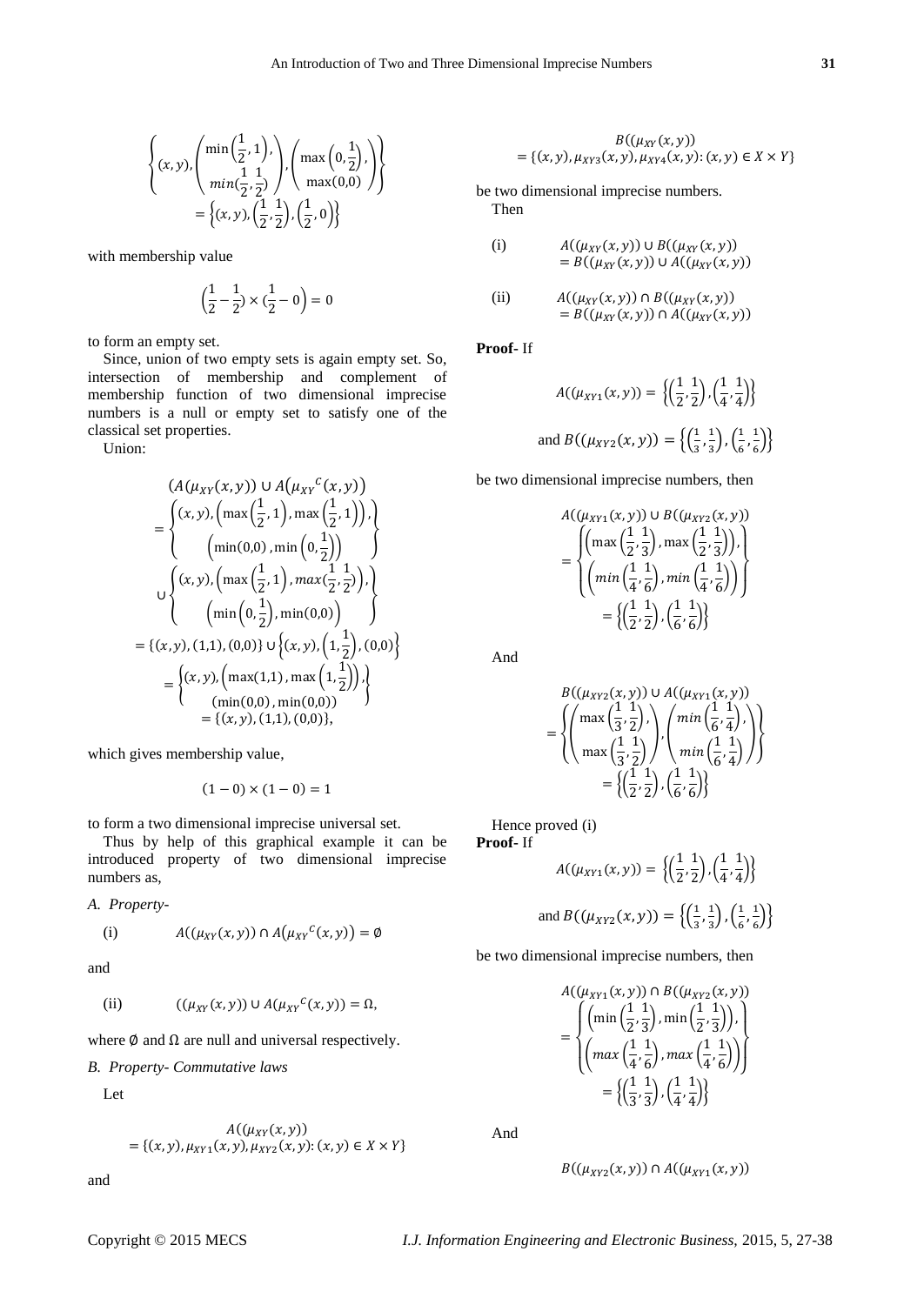$$
= \left\{ \left( \min\left( \frac{1}{3}, \frac{1}{2} \right), \atop \min\left( \frac{1}{3}, \frac{1}{2} \right) \right), \left( \max\left( \frac{1}{6}, \frac{1}{4} \right), \atop \max\left( \frac{1}{6}, \frac{1}{4} \right) \right) \right\} \\ = \left\{ \left( \frac{1}{3}, \frac{1}{3} \right), \left( \frac{1}{4}, \frac{1}{4} \right) \right\}
$$

Hence proved (ii)

# *C. Property- Distributive Laws*

If  $A((\mu_{XY1}(x, y)), B((\mu_{XYZ}(x, y)))$  and  $C((\mu_{XYZ}(x, y)))$ be three two dimensional imprecise number, then

(i) 
$$
A((\mu_{XY1}(x,y)) \cap \begin{pmatrix} B((\mu_{XYZ}(x,y))) \\ 0 & C((\mu_{XYZ}(x,y))) \end{pmatrix}
$$

$$
= A((\mu_{XY1}(x,y)) \cap B((\mu_{XYZ}(x,y)))
$$

$$
= A((\mu_{XYZ}(x,y)) \cap C((\mu_{XYZ}(x,y)))
$$

(ii) 
$$
A((\mu_{XY1}(x, y)) \cup \begin{pmatrix} B((\mu_{XYZ}(x, y))) \\ \cap C((\mu_{XYZ}(x, y))) \end{pmatrix}
$$

$$
= A((\mu_{XY1}(x, y)) \cup B((\mu_{XYZ}(x, y)))
$$

$$
\cap A((\mu_{XYZ}(x, y)) \cup C((\mu_{XYZ}(x, y)))
$$

Let us prove the property (i) and (ii) with example, If

$$
A((\mu_{XY1}(x,y)) = \left\{ \left( \frac{1}{2}, \frac{1}{2} \right), \left( \frac{1}{4}, \frac{1}{4} \right) \right\},\
$$

$$
B((\mu_{XYZ}(x,y)) = \left\{ \left( \frac{1}{3}, \frac{1}{3} \right), \left( \frac{1}{5}, \frac{1}{5} \right) \right\}
$$

and

$$
C((\mu_{XY3}(x,y)) = \left\{ \left( \frac{1}{6}, \frac{1}{6} \right), \left( \frac{1}{7}, \frac{1}{7} \right) \right\},\
$$

then

$$
A((\mu_{XY1}(x, y)) \cap \begin{pmatrix} B((\mu_{XYZ}(x, y)) & 0 \\ C((\mu_{XYZ}(x, y))) \end{pmatrix})
$$
  
= 
$$
\begin{pmatrix} \left\{ \left( \frac{1}{2}, \frac{1}{2} \right), \left( \frac{1}{4}, \frac{1}{4} \right) \right\} \cap \begin{pmatrix} \left( \max \left( \frac{1}{3}, \frac{1}{6} \right), \max \left( \frac{1}{3}, \frac{1}{6} \right) \right), \\ \left( \min \left( \frac{1}{3}, \frac{1}{5} \right), \min \left( \frac{1}{5}, \frac{1}{7} \right) \right) \end{pmatrix} \end{pmatrix}
$$
  
= 
$$
\begin{pmatrix} \left( \frac{1}{2}, \frac{1}{2} \right), \left( \frac{1}{4}, \frac{1}{4} \right) \right\} \cap \begin{pmatrix} \left( \frac{1}{3}, \frac{1}{3} \right), \left( \frac{1}{7}, \frac{1}{7} \right) \end{pmatrix}
$$
  
= 
$$
\begin{pmatrix} \left( \min \left( \frac{1}{2}, \frac{1}{3} \right), \min \left( \frac{1}{2}, \frac{1}{3} \right) \right), \\ \left( \max \left( \frac{1}{4}, \frac{1}{7} \right), \max \left( \frac{1}{4}, \frac{1}{7} \right) \right) \end{pmatrix}
$$
  
= 
$$
\begin{pmatrix} \left( \frac{1}{3}, \frac{1}{3} \right), \left( \frac{1}{4}, \frac{1}{4} \right) \end{pmatrix}
$$

and

$$
A((\mu_{XY1}(x, y)) \cap B((\mu_{XYZ}(x, y)) \cup A((\mu_{XYZ}(x, y))) \cap C((\mu_{XYZ}(x, y)))
$$
  
= 
$$
\begin{pmatrix} \left(\min\left(\frac{1}{2}, \frac{1}{3}\right), \min\left(\frac{1}{2}, \frac{1}{3}\right)\right), \\ \left(\max\left(\frac{1}{4}, \frac{1}{5}\right), \max\left(\frac{1}{4}, \frac{1}{5}\right)\right) \end{pmatrix}
$$

$$
\bigcup_{U} \left\{ \left( \min\left(\frac{1}{2}, \frac{1}{6}\right), \min\left(\frac{1}{2}, \frac{1}{6}\right) \right), \atop \left( \max\left(\frac{1}{4}, \frac{1}{7}\right), \max\left(\frac{1}{4}, \frac{1}{7}\right) \right) \right\}
$$
\n
$$
= \left\{ \left( \frac{1}{3}, \frac{1}{3} \right), \left( \frac{1}{4}, \frac{1}{4} \right) \right\} \cup \left\{ \left( \frac{1}{6}, \frac{1}{6} \right), \left( \frac{1}{4}, \frac{1}{4} \right) \right\}
$$
\n
$$
= \left\{ \left( \max\left(\frac{1}{3}, \frac{1}{6}\right), \max\left(\frac{1}{3}, \frac{1}{6}\right) \right), \atop \left( \min\left(\frac{1}{4}, \frac{1}{4}\right), \min\left(\frac{1}{4}, \frac{1}{4}\right) \right) \right\}
$$
\n
$$
= \left\{ \left( \frac{1}{3}, \frac{1}{3} \right), \left( \frac{1}{4}, \frac{1}{4} \right) \right\}
$$

Hence proved (i)

l.

$$
A((\mu_{XY1}(x, y)) \cup \begin{pmatrix} B((\mu_{XYZ}(x, y))) \\ C((\mu_{XYZ}(x, y))) \end{pmatrix}
$$
  
\n=
$$
\begin{pmatrix} 1 & 1 \\ 2 & 2 \end{pmatrix}, \begin{pmatrix} 1 & 1 \\ 4 & 4 \end{pmatrix}
$$
  
\n
$$
\cup \begin{pmatrix} \left( \min\left(\frac{1}{3}, \frac{1}{6}\right), \min\left(\frac{1}{3}, \frac{1}{6}\right) \right), \\ \left( \max\left(\frac{1}{5}, \frac{1}{7}\right), \max\left(\frac{1}{5}, \frac{1}{7}\right) \right) \end{pmatrix}
$$
  
\n=
$$
\begin{pmatrix} 1 & 1 \\ 2 & 2 \end{pmatrix}, \begin{pmatrix} 1 & 1 \\ 4 & 4 \end{pmatrix} \end{pmatrix} \cup \begin{pmatrix} 1 & 1 \\ 6 & 6 \end{pmatrix}, \begin{pmatrix} 1 & 1 \\ \frac{1}{5} & 5 \end{pmatrix}
$$
  
\n=
$$
\begin{pmatrix} \left( \max\left(\frac{1}{2}, \frac{1}{6}\right), \max\left(\frac{1}{2}, \frac{1}{6}\right) \right), \\ \left( \min\left(\frac{1}{4}, \frac{1}{5}\right), \min\left(\frac{1}{4}, \frac{1}{5}\right) \right) \end{pmatrix}
$$
  
\n=
$$
\begin{pmatrix} \frac{1}{2} & 1 \\ \frac{1}{2} & \frac{1}{2} \end{pmatrix}, \begin{pmatrix} \frac{1}{5} & 1 \\ \frac{1}{5} & \frac{1}{5} \end{pmatrix} \end{pmatrix}
$$

And

$$
A((\mu_{XY1}(x, y)) \cup B((\mu_{XYZ}(x, y)) \cap A((\mu_{XYZ}(x, y))) \cup B((\mu_{XYZ}(x, y)))
$$
\n
$$
= \begin{cases}\n\left(\max\left(\frac{1}{2}, \frac{1}{3}\right), \max\left(\frac{1}{2}, \frac{1}{3}\right)\right), \\
\left(\min\left(\frac{1}{4}, \frac{1}{5}\right), \min\left(\frac{1}{4}, \frac{1}{5}\right)\right)\right) \\
\left(\max\left(\frac{1}{2}, \frac{1}{6}\right), \max\left(\frac{1}{2}, \frac{1}{6}\right)\right), \\
\left(\min\left(\frac{1}{4}, \frac{1}{7}\right), \min\left(\frac{1}{4}, \frac{1}{7}\right)\right)\right) \\
= \left\{\left(\frac{1}{2}, \frac{1}{2}\right), \left(\frac{1}{5}, \frac{1}{5}\right)\right\} \cap \left\{\left(\frac{1}{2}, \frac{1}{2}\right), \left(\frac{1}{7}, \frac{1}{7}\right)\right\} \\
= \begin{cases}\n\left(\min\left(\frac{1}{2}, \frac{1}{2}\right), \min\left(\frac{1}{2}, \frac{1}{2}\right)\right), \\
\left(\max\left(\frac{1}{5}, \frac{1}{7}\right), \max\left(\frac{1}{5}, \frac{1}{7}\right)\right)\right) \\
=\left\{\left(\frac{1}{2}, \frac{1}{2}\right), \left(\frac{1}{5}, \frac{1}{5}\right)\right\}\n\end{cases}
$$

Hence proved (ii)

Further it can be verified that the following properties of classical sets are satisfied by the two-dimensional imprecise sets  $A(\mu_{XY}(x, y))$ ,  $B(\mu_{XY}(x, y))$  and  $C(\mu_{XY}(x,y))$ :

*D. Idempotent Laws-*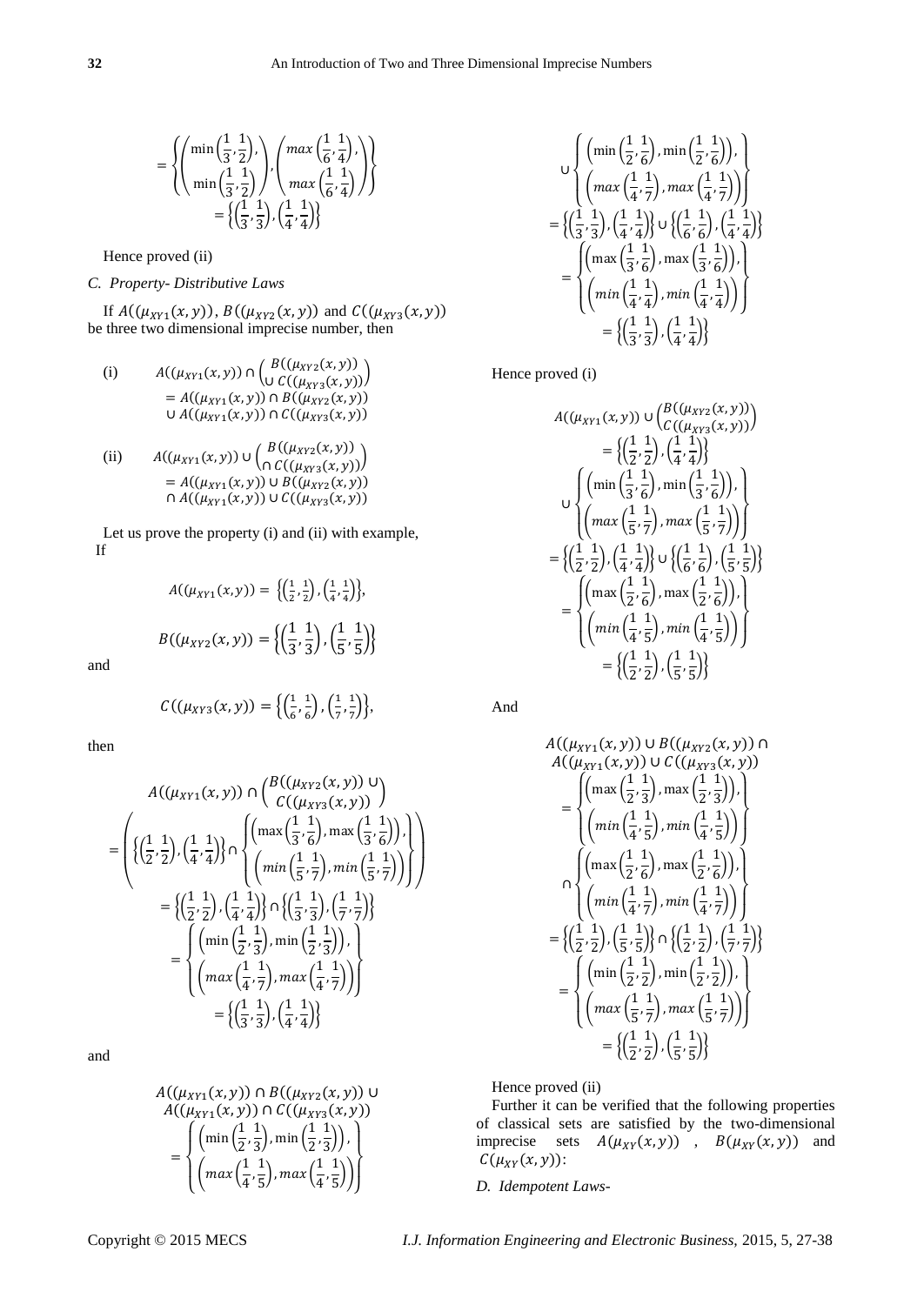(i)  $A(\mu_{XY}(x, y)) \cup A(\mu_{XY}(x, y)) = A(\mu_{XY}(x, y))$ 

(ii) 
$$
A(\mu_{XY}(x, y)) \cap A(\mu_{XY}(x, y)) = A(\mu_{XY}(x, y))
$$

*E. Associatively Laws-*

(i) 
$$
A(\mu_{XY}(x, y)) \cup \begin{pmatrix} B(\mu_{XY}(x, y)) \\ 0 & C(\mu_{XY}(x, y)) \end{pmatrix}
$$

$$
= (A(\mu_{XY}(x, y)) \cup B(\mu_{XY}(x, y))) \cup C(\mu_{XY}(x, y)))
$$
  
(ii) 
$$
A(\mu_{XY}(x, y)) \cap \begin{pmatrix} B(\mu_{XY}(x, y)) \\ 0 & C(\mu_{XY}(x, y)) \end{pmatrix}
$$

$$
= \left(A(\mu_{XY}(x,y)) \cap B(\mu_{XY}(x,y))\right) C(\mu_{XY}(x,y)))
$$

 $\overline{a}$ 

*F. De Morgan's Law-*

(i) 
$$
\left(A(\mu_{XY}(x,y)) \cup B(\mu_{XY}(x,y))\right)^{c}
$$

$$
= A(\mu_{XY}^{c}(x,y)) \cap B(\mu_{XY}^{c}(x,y))
$$

(ii) 
$$
\left(A(\mu_{XY}(x,y)) \cap B(\mu_{XY}(x,y))\right) = A(\mu_{XY}^c(x,y)) \cup B(\mu_{XY}^c(x,y))
$$

## IV. THREE DIMENSIONAL IMPRECISE NUMBER

It is mentioned in the definition of two dimensional imprecise numbers that the effecting parts of a body of fuzziness are along the two axes and all others are already fully membership. Roughly any physical problem can be expressed more or less in the three dimensions form. So to study effect of fuzziness in the body along the length, breadth and height it may be introduces three dimensional imprecise numbers. Three dimensional numbers are expressible in XYZ-solid geometry. Here, imprecise number is defined in the three-dimensional form such a way that full membership along the x-axis, the y-axis and the z-axis respectively is considered membership value one. For example at any instant one short of travelling of solitary wave up to what distance is the x-axis and the height of the tide occur during their rise is the y-axis and thickness is the z-axis.

## *A. Definition*

A three dimensional imprecise number is a closed interval

$$
N_{XYZ} = [\left(\alpha_x, \alpha_y \alpha_z\right), \left(\beta_x, \beta_y, \beta_y\right), \left(\gamma_x, \gamma_y, \gamma_z\right)]
$$

divided into sub intervals with a partial element is presence in both the intervals. Where all the points in this interval are element of Cartesian product of two sets  $X \times Y \times Z$  and the sets X, Y and Z are imprecise numbers.

## *B. Definition*

Partial presence of an element in a three-dimensional imprecise real number

$$
N_{XYZ} = [\left(\alpha_x, \alpha_y, \alpha_z\right), \left(\beta_x, \beta_y, \beta_z\right), \left(\gamma_x, \gamma_y, \gamma_z\right)]
$$

is described by the present level indicator function  $p(x, y, z)$ , which is counted from the reference function  $r(x, y, z)$  such that present level indicator for any  $(x, y, z)$ ,  $(\alpha_x, \alpha_y, \alpha_z) \le (x, y, z) \le (\gamma_x, \gamma_y, \gamma_z)$  is  $(p(x, y, z) - r(x, y, z))$ , where  $(0,0,0) \leq r(x, y, z) \leq$  $p(x, y, z) \leq (1,1,1).$ 

# *C. Definition*

For a three-dimensional imprecise number,

$$
N_{XYZ}=[(\alpha_x,\alpha_y\alpha_z),(\beta_x,\beta_y,\beta_y),(\gamma_x,\gamma_y,\gamma_z)],
$$

the indicator function will be represented and defined by

$$
\mu_{N_{XYZ}}
$$

$$
= \begin{cases} \mu_{XYZ1}(x, y, z), & \left(\alpha_x, \alpha_y, \alpha_z\right) \le (x, y, z) \le (\beta_x, \beta_y, \beta_z) \\ \mu_{XYZ2}(x, y, z), & \left(\beta_x, \beta_y, \beta_z\right) \le (x, y, z) \le (\gamma_x, \gamma_y, \gamma_z) \\ 0 & \text{otherwise} \end{cases} \tag{12}
$$

Such that

$$
\mu_{XYZ1}(\alpha_x, \alpha_y, \alpha_z) = \mu_{XYZ2}(\gamma_x, \gamma_y, \gamma_z) = (0,0,0)
$$

and

$$
\mu_{XYZ1}(\beta_x, \beta_y, \beta_z) \neq 0, \mu_{XYZ2}(\beta_x, \beta_y, \beta_z) \neq 0 \quad (13)
$$

where  $\mu_{XYZ1}(x, y, z)$  is non-decreasing function over the closed interval  $[(\alpha_x, \alpha_y, \alpha_z), (\beta_x, \beta_y, \beta_z)]$  and  $\mu_{XYZ2}(x, y, z)$  is non-increasing over the closed interval,  $[(\beta_x,\beta_y,\beta_z), (\gamma_x,\gamma_y,\gamma_z)].$ 

# *D. Definition*

For a three-dimensional normal imprecise number,

$$
N_{XYZ} = [\left(\alpha_x, \alpha_y \alpha_z\right), \left(\beta_x, \beta_y, \beta_y\right), \left(\gamma_x, \gamma_y, \gamma_z\right)],
$$

the indicator function will be represented and defined by

$$
\begin{cases}\n\mu_{XYZ} = \\
\mu_{XYZ1}(x, y, z), \quad (\alpha_x, \alpha_y, \alpha_z) \le (x, y, z) \le (\beta_x, \beta_y, \beta_z) \\
\mu_{XYZ2}(x, y, z), \quad (\beta_x, \beta_y, \beta_z) \le (x, y, z) \le (\gamma_x, \gamma_y, \gamma_z) \\
0\n\end{cases}
$$

Such that

$$
\mu_{XYZ1}(\alpha_x, \alpha_y, \alpha_z) = \mu_{XYZ2}(\gamma_x, \gamma_y, \gamma_z) = (0, 0, 0)
$$

and

$$
\mu_{XYZ1}(\beta_x, \beta_y, \beta_z) = \mu_{XYZ2}(\beta_x, \beta_y, \beta_z) = 1 \tag{14}
$$

where  $\mu_{XYZ1}(x, y, z)$  is non-decreasing function over the closed interval  $[(\alpha_x, \alpha_y, \alpha_z), (\beta_x, \beta_y, \beta_z)]$  and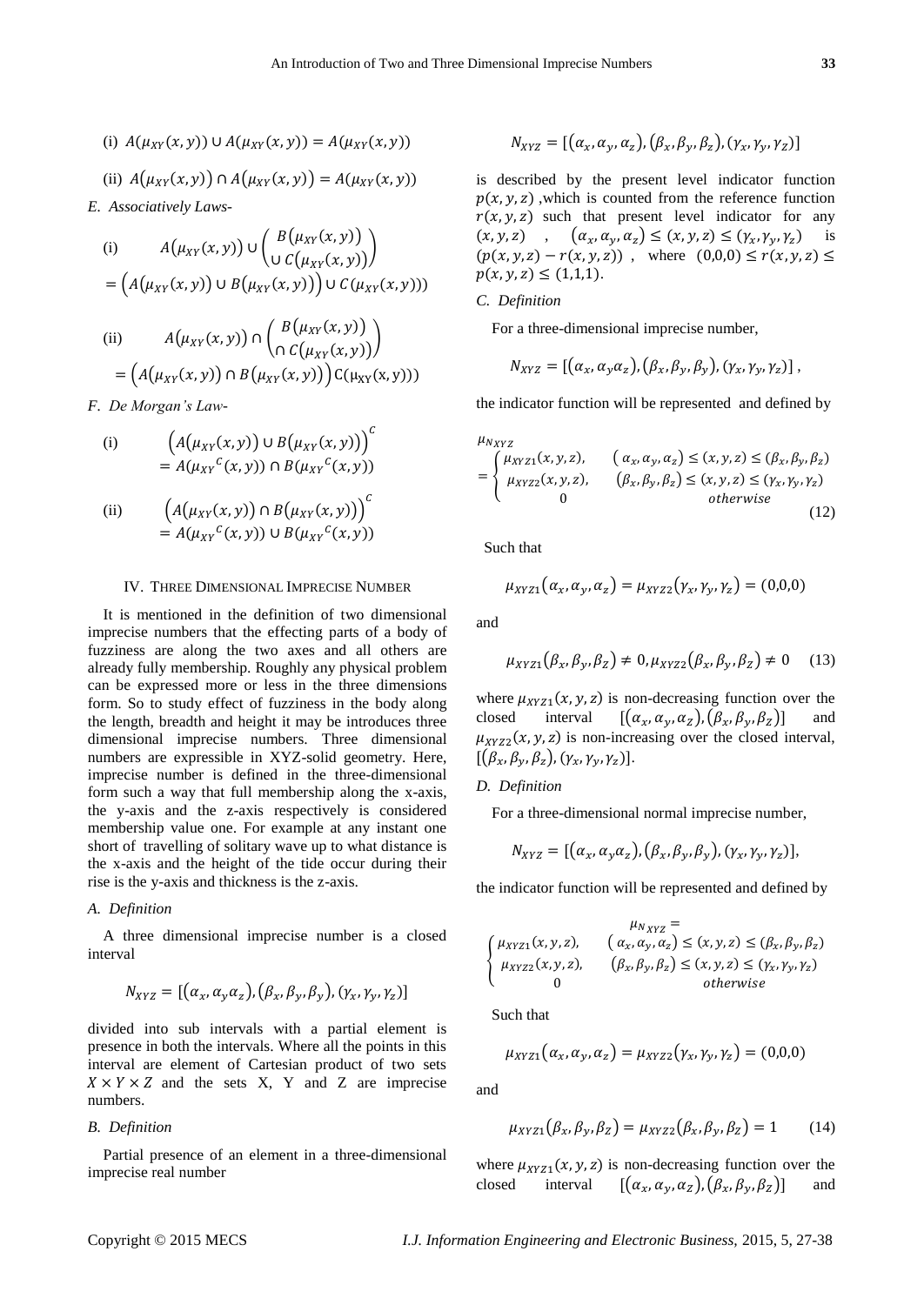$\mu_{XYZ2}(x, y, z)$  is non-increasing over the closed interval,  $[(\beta_x,\beta_y,\beta_z), (\gamma_x,\gamma_y,\gamma_z)].$ 

# *E. Definition*

If a three-dimensional imprecise number,

$$
N_{XYZ} = [(\alpha_x, \alpha_y \alpha_z), (\beta_x, \beta_y, \beta_y), (\gamma_x, \gamma_y, \gamma_z)],
$$

is associated with a presence level indicator function  $\mu_{NXY}(x, y, z),$ 

Where,

$$
\begin{cases}\n\mu_{XYZ} = \\
\mu_{XYZ1}(x, y, z), \quad (\alpha_x, \alpha_y, \alpha_z) \le (x, y, z) \le (\beta_x, \beta_y, \beta_z) \\
\mu_{XYZ2}(x, y, z), \quad (\beta_x, \beta_y, \beta_z) \le (x, y, z) \le (\gamma_x, \gamma_y, \gamma_z) \\
0\n\end{cases}
$$

With a constant reference function  $(0,0,0)$  in the coordinate section  $(X \times Y \times Z)$ . Here  $\mu_{XYZ1}(x, y, z)$  is continuous and non-decreasing in the interval  $[(\alpha_x, \alpha_y, \alpha_z), (\beta_x, \beta_y, \beta_z)]$  and  $\mu_{XYZ2}(x, y, z)$  is a continuous and non-increasing in the interval with,  $[(\beta_x, \beta_y, \beta_z), (\gamma_x, \gamma_y, \gamma_z)]$ , such that

$$
\mu_{XYZ1}(\alpha_x, \alpha_y, \alpha_z) = \mu_{XYZ2}(\gamma_x, \gamma_y, \gamma_z) = (0,0,0)
$$

and

$$
\mu_{XYZ1}(\beta_x,\beta_y,\beta_z)\neq 0, \mu_{XYZ2}(\beta_x,\beta_y,\beta_z)\neq 0
$$

Then

$$
\left(\mu_{XYZ1}(\beta_x, \beta_y, \beta_z) - \mu_{XYZ2}(\beta_x, \beta_y, \beta_z)\right)
$$
  
=  $({\beta'}_x - {\beta'}_x) \times ({\beta'}_y - {\beta'}_y) \times ({\beta'}_z - {\beta'}_z)$  (15)

is called membership value of the indicator function,  $\mu_{N_{XYZ}}(x, y, z)$ , where

$$
\mu_{XYZ1}(\beta_x,\beta_y,\beta_z)=\left(\beta'_{x},\beta'_{y},\beta'_{z}\right)
$$

and

$$
\mu_{XYZ2}(\beta_x, \beta_y, \beta_z) = (\beta^{''}_{x}, \beta^{''}_{y}, \beta^{''}_{z})
$$

## *F. Definition*

For a three-dimensional normal imprecise number

$$
N_{XYZ} =\{(x,y,z), \qquad \mu_{NYXZ}(x,y,z), (0,0,z); (x,y,z) \in X \times Y \times Z\}
$$

as defined above, the complement

$$
N_{XYZ}^c = \{(x, y, z), (1, 1, 1), \mu_{NXYZ}(x, y, z); (x, y, z) \in X \times Y \times Z\}
$$
\n(16)

will have constant presence level indicator function equal to 1, the reference function being  $\mu_{NXY}(x, y, z)$  for  $-\infty < (x, y, z) < \infty$ 

Three dimensional imprecise number would be characterized by,

$$
\{(x, y, z), \mu_{XYZ1}(x, y, z), \mu_{XYZ2}(x, y, z): (x, y, z) \in X \times Y \times Z \},\
$$

where  $\mu_1(x, y, z)$  and  $\mu_2(x, y, z)$  are called membership function and the reference function of the indicator function  $\mu_{N_{XY}}$  defined above and the membership function is measured from the reference function, then

$$
\left(\mu_{XYZ1}(x, y, z) - \mu_{XYZ2}(x, y, z)\right) =(x1 - x2) \times (y1 - y2) \times (z1 - z2)
$$
 (17)

is called the membership value of the indicator function, Where

and

$$
\mu_{XYZ1}(x, y, z) = (x_1, y_1, z_1)
$$

$$
\mu_{XYZ2}(x, y, z) = (x_2, y_2, z_2)
$$

respectively.

The collection of all such elements is called to form a set is called three dimensional imprecise set.

If the membership value is equal to 1, then the imprecise set is called the three dimensional normal imprecise number. If the membership value is less than 1, the imprecise number is called the three dimensional subnormal imprecise number. Further if the membership value becomes 1 the three dimensional universal imprecise set and null or empty set when the membership value becomes 0.

Intersection and union of three dimensional imprecise numbers

If

$$
A(\mu_{XYZ1}, \mu_{XYZ2}) =
$$
  
{(x, y, z),  $\mu_{XYZ1}(x, y, z), \mu_{XYZ2}(x, y, z): (x, y, z) \in X \times Y \times Z}$ 

And

$$
B(\mu_{XYZ3}, \mu_{XYZ4}) = \{ (x, y, z), \mu_{XYZ3}(x, y, z), \mu_{XYZ4}(x, y, z) : (x, y, z) \in X \times Y \times Z \},\
$$

then

Intersection:

$$
A(\mu_{XYZ1}, \mu_{XYZ2}) \cap B(\mu_{XYZ3}, \mu_{XYZ4})
$$
  
= 
$$
\begin{cases} (x, y, z), min(\mu_{XYZ1}(x, y, z), \mu_{XYZ3}(x, y, z)) \\ , max(\mu_{XYZ2}(x, y, z), \\ (\mu_{XYZ4}(x, y, z)), (x, y, z) \in X \times Y \times Z \end{cases}
$$
 (18)

Union:

$$
A(\mu_{XYZ1}, \mu_{XYZ2}) \cup B(\mu_{XYZ3}, \mu_{XYZ4})
$$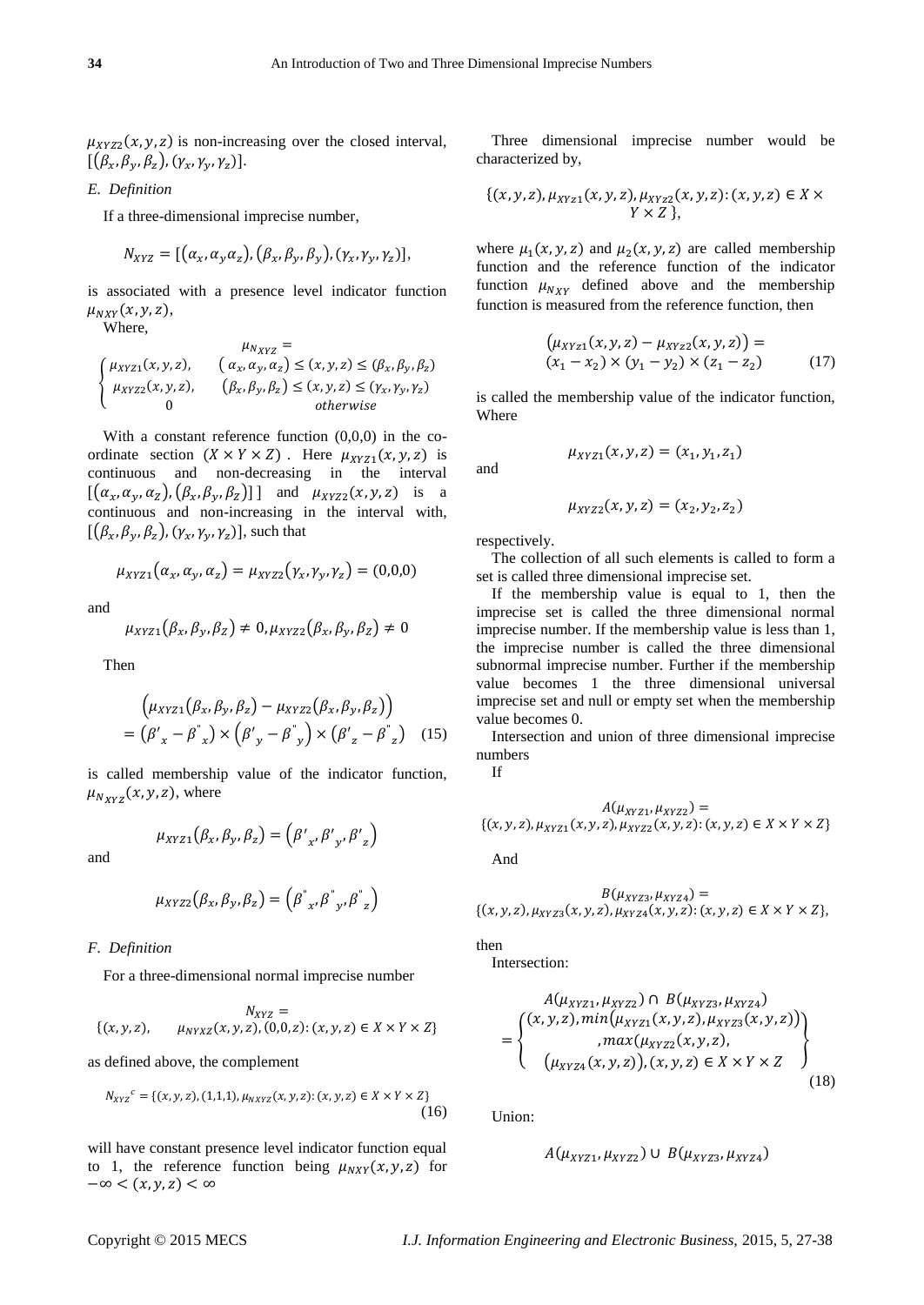$$
= \begin{cases} (x, y, z), \max(\mu_{XYZ1}(x, y, z), \mu_{XYZ3}(x, y, z)), \\ \min(\mu_{XYZ2}(x, y, z), \mu_{XYZ4}(x, y, z)), \\ (x, y, z) \in X \times Y \times Z \end{cases}
$$
(19)

Let us consider a cuboid that stands in the xyz-plane such that  $\frac{1}{2}$  portion of the region is occupied by the dark region of water shown in the following figure:



Fig. 2. Three dimensional imprecise number

Here, the membership function of cuboid is

$$
E(\mu_{XYZ}(x,y,z)) = \left\{ (x,y,z), (1,1,\frac{1}{2}), (0,0,0) \right\}
$$

with membership value

$$
\left( (1-0) \times (1-0) \times (\frac{1}{2} - 0) \right) = \frac{1}{2}
$$

And the membership function of the complementary part is,

$$
A(\mu^C{}_{XYZ}(x,y,z)) = \left\{x,y,z\right\}, (1,1,1), \left(0,0,\frac{1}{2}\right)\right\}
$$

with membership value

$$
\left( (1-0) \times (1-0) \times (1-\frac{1}{2}) \right) = \frac{1}{2}
$$

Now intersection and the union of three dimensional imprecise numbers are the following:

Intersection:

$$
(\mu_{XYZ}(x, y, z)) \cap E(\mu^{c}_{XYZ}(x, y, z))
$$
  
= 
$$
\begin{Bmatrix} (x, y, z), \\ (1, 1, \frac{1}{2}), (0, 0, 0) \end{Bmatrix} \cap \begin{Bmatrix} (x, y, z), \\ (1, 1, 1), (0, 0, \frac{1}{2}) \end{Bmatrix}
$$

$$
= \left\{ \begin{aligned} (x, y, z), \left( \min(1, 1), \min(1, 1), \min(1, \frac{1}{2}) \right), \\ \left( \max(0, 0), \max(0, 0), \max(0, \frac{1}{2}) \right) \\ = \left\{ (x, y, z), \left( 1, 1, \frac{1}{2} \right), (0, 0, \frac{1}{2}) \right\} \end{aligned} \right\}
$$

with membership value

$$
\left( (1-0) \times (1-0) \times (\frac{1}{2} - \frac{1}{2}) \right) = 0
$$

to form a null or empty set.

Union:

 $\equiv$ 

$$
E(\mu_{XYZ}(x, y, z)) \cup E(\mu^{c}_{XYZ}(x, y, z))
$$
  
= { $(x, y, z), (1, 1, \frac{1}{2}), (0, 0, 0)$ }  
 $\cup \{(x, y, z), (1, 1, 1), (0, 0, \frac{1}{2})\}$   
= { $(x, y, z), (\max(1, 1), \max(1, 1), \max(1, \frac{1}{2}))$ }  
= { $(x, y, z), (1, 1, 1), (0, 0, 0)$ }

with the membership value

$$
((1-0) \times (1-0) \times (1-0)) = 1
$$

to form the universal set.

Thus by the help of graphical it can be introduced property of three dimensional imprecise numbers,

*A. Property-*

(i) 
$$
A((\mu_{XYZ}(x,y,z)) \cap A(\mu_{XYZ}^c(x,y,z)) = \emptyset
$$

and

(ii) 
$$
((\mu_{XYZ}(x,y,z)) \cup A(\mu_{XYZ}^c(x,y,z)) = \Omega,
$$

where  $\emptyset$  and  $\Omega$  are null and universal respectively.

*B. Property- Commutative laws*

Let

$$
A((\mu_{XYZ1}(x, y, z)) =\{(x, y, z), \mu_{XYZ1}(x, y, z), \mu_{XYZ2}(x, y, z): (x, y, z)\in X \times Y \times Z\}
$$

and

$$
B((\mu_{XYZ2}(x, y, z)) =
$$
  
{(x, y, z), \mu\_{XYZ3}(x, y, z), \mu\_{XYZ4}(x, y, z): (x, y, z)  
{\in X \times Y \times Z}

be two dimensional imprecise numbers. Then

(i) 
$$
A((\mu_{XYZ2}(x, y, z)) \cup B((\mu_{XYZ1}(x, y, z)))
$$
  
=  $B((\mu_{XYZ2}(x, y, z)) \cup A((\mu_{XYZ1}(x, y, z)))$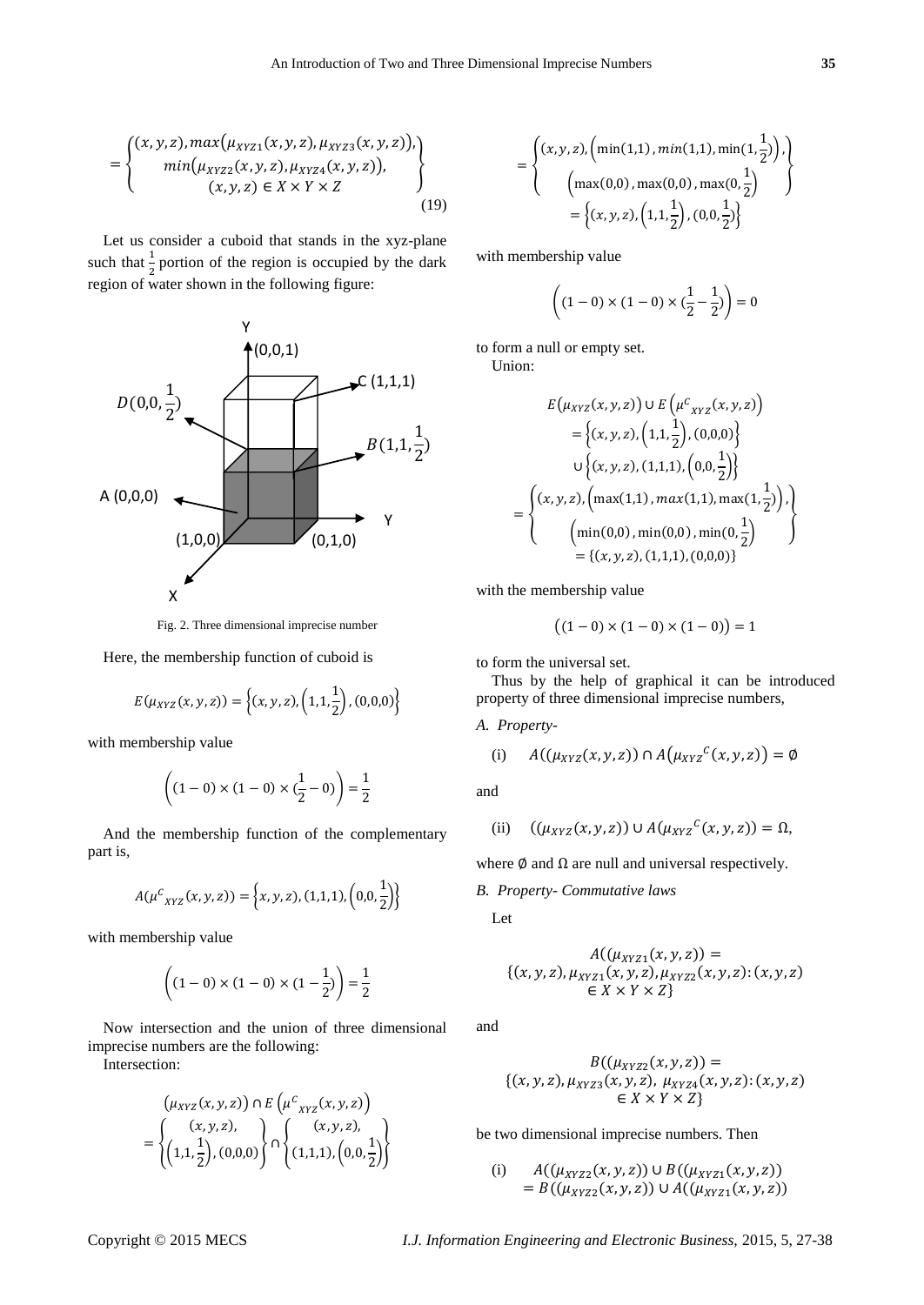**Proof-** If

$$
A((\mu_{XYZ1}(x,y,z)) = \left\{ \left( \frac{1}{2}, \frac{1}{2}, \frac{1}{2} \right), \left( \frac{1}{4}, \frac{1}{4}, \frac{1}{4} \right) \right\}
$$

and

$$
B((\mu_{XYZ2}(x,y,z)) = \left\{ \left( \frac{1}{3}, \frac{1}{3}, \frac{1}{3} \right), \left( \frac{1}{6}, \frac{1}{6}, \frac{1}{6} \right) \right\}
$$

be two dimensional imprecise numbers, then

$$
A((\mu_{XYZ1}(x, y, z)) \cup B((\mu_{XYZ2}(x, y, z)))
$$
  
= 
$$
\begin{cases} \left( \max\left(\frac{1}{2}, \frac{1}{3}\right), \max\left(\frac{1}{2}, \frac{1}{3}\right), \max\left(\frac{1}{2}, \frac{1}{3}\right) \right), \\ \left( \min\left(\frac{1}{4}, \frac{1}{6}\right), \min\left(\frac{1}{4}, \frac{1}{6}\right), \min\left(\frac{1}{6}, \frac{1}{6}\right) \right) \right) \\ = \left\{ \left( \frac{1}{2}, \frac{1}{2}, \frac{1}{2} \right), \left( \frac{1}{6}, \frac{1}{6}, \frac{1}{6} \right) \right\} \end{cases}
$$

And

$$
= \begin{cases} \left( (\mu_{XYZ2}(x,y)) \cup A((\mu_{XYZ1}(x,y)) \right. \\ \left( \max\left(\frac{1}{3},\frac{1}{2}\right),\max\left(\frac{1}{3},\frac{1}{2}\right),\max\left(\frac{1}{3},\frac{1}{2}\right) \right) \right) \\ \left( \min\left(\frac{1}{6},\frac{1}{4}\right),\min\left(\frac{1}{6},\frac{1}{4}\right),\min\left(\frac{1}{6},\frac{1}{4}\right) \right) \end{cases}
$$

$$
= \left\{ \left( \frac{1}{2},\frac{1}{2},\frac{1}{2} \right), \left( \frac{1}{6},\frac{1}{6},\frac{1}{6} \right) \right\}
$$

Hence proved

(ii) 
$$
A((\mu_{XYZ1}(x,y,z)) \cap B((\mu_{XYZ2}(x,y,z))
$$

$$
= B((\mu_{XYZ2}(x,y,z)) \cap A((\mu_{XYZ1}(x,y,z))
$$

**Proof:** If

$$
A((\mu_{XYZ1}(x,y,z)) = \begin{cases} \left(\frac{1}{2}, \frac{1}{2}, \frac{1}{2}\right), \\ \left(\frac{1}{4}, \frac{1}{4}, \frac{1}{4}\right) \end{cases}
$$

and

$$
B((\mu_{XYZ2}(x,y,z)) = \left\{ \left( \frac{1}{3}, \frac{1}{3}, \frac{1}{3} \right), \left( \frac{1}{6}, \frac{1}{6}, \frac{1}{6} \right) \right\}
$$

be two dimensional imprecise numbers, then

$$
A((\mu_{XYZ1}(x, y, z)) \cap B((\mu_{XYZ2}(x, y, z)))
$$
  
= 
$$
\begin{cases} \left(\min\left(\frac{1}{2}, \frac{1}{3}\right), \min\left(\frac{1}{2}, \frac{1}{3}\right), \min\left(\frac{1}{2}, \frac{1}{3}\right)\right), \\ \left(\max\left(\frac{1}{4}, \frac{1}{6}\right), \max\left(\frac{1}{4}, \frac{1}{6}\right), \max\left(\frac{1}{4}, \frac{1}{6}\right)\right) \right) \\ = \left\{ \left(\frac{1}{3}, \frac{1}{3}, \frac{1}{3}\right), \left(\frac{1}{4}, \frac{1}{4}, \frac{1}{4}\right) \right\} \end{cases}
$$

And

$$
B((\mu_{XYZ2}(x,y,z)) \cap A((\mu_{XYZ1}(x,y,z)))
$$

$$
= \begin{cases}\n\left(\min\left(\frac{1}{3},\frac{1}{2}\right),\min\left(\frac{1}{3},\frac{1}{2}\right),\min\left(\frac{1}{3},\frac{1}{2}\right)\right), \\
\left(\max\left(\frac{1}{6},\frac{1}{4}\right),\max\left(\frac{1}{6},\frac{1}{4}\right),\max\left(\frac{1}{6},\frac{1}{4}\right)\right)\n\end{cases}
$$
\n
$$
= \left\{\left(\frac{1}{3},\frac{1}{3},\frac{1}{3}\right), \left(\frac{1}{4},\frac{1}{4},\frac{1}{4}\right)\right\}
$$

Hence proved

# *C. Property- Distributive Laws*

If  $A((\mu_{XYZ_1}(x, y, z))$ ,  $B((\mu_{XYZ_2}(x, y, z))$  and  $\mathcal{C}((\mu_{XYZ3}(x, y, z))$  be three two dimensional imprecise number, then

(i) 
$$
A((\mu_{XYZ1}(x,y,z))
$$

$$
\cap (B((\mu_{XYZ2}(x,y,z))C((\mu_{XYZ3}(x,y,z)))
$$

$$
= A((\mu_{XYZ1}(x,y,z)) \cap B((\mu_{XYZ2}(x,y,z)))
$$

$$
\cup A((\mu_{XYZ1}(x,y,z)) \cap C((\mu_{XYZ3}(x,y,z)))
$$

(ii) 
$$
A((\mu_{XYZ1}(x,y,z)) \cup (B((\mu_{XYZ2}(x,y,z)) \cap C((\mu_{XYZ3}(x,y,z)))= A((\mu_{XYZ1}(x,y,z)) \cup B((\mu_{XYZ2}(x,y,z))\cap A((\mu_{XYZ1}(x,y,z)) \cup C((\mu_{XYZ3}(x,y,z)))
$$

Let us prove the property (i) and (ii) with example. If

$$
A((\mu_{XYZ1}(x,y,z)) = \begin{cases} \left(\frac{1}{2}, \frac{1}{2}, \frac{1}{2}\right), \\ \left(\frac{1}{4}, \frac{1}{4}, \frac{1}{4}\right) \end{cases},
$$

$$
B((\mu_{XYZ2}(x,y,z)) = \left\{ \left(\frac{1}{3}, \frac{1}{3}, \frac{1}{3}\right), \left(\frac{1}{5}, \frac{1}{5}, \frac{1}{5}\right) \right\}
$$

and

$$
C((\mu_{XYZ3}(x,y,z)) = \left\{ \left( \frac{1}{6}, \frac{1}{6}, \frac{1}{6} \right), \left( \frac{1}{7}, \frac{1}{7}, \frac{1}{7} \right) \right\},\
$$

Then

$$
A((\mu_{XYZ1}(x, y, z)) \cap (B((\mu_{XYZ2}(x, y))) \cup C((\mu_{XYZ3}(x, y, z))) \cup C((\mu_{XYZ3}(x, y, z)))
$$
\n
$$
= \left\{ \left( \frac{1}{2}, \frac{1}{2}, \frac{1}{2} \right), \left( \frac{1}{2}, \frac{1}{2}, \frac{1}{2} \right) \right\} \cap \left\{ \left( \frac{1}{4}, \frac{1}{4}, \frac{1}{4} \right) \right\} \left( \frac{1}{\min \left( \frac{1}{5}, \frac{1}{7} \right)}, \left( \frac{1}{2}, \frac{1}{2} \right) \right) \left( \frac{1}{\min \left( \frac{1}{5}, \frac{1}{7} \right)}, \left( \frac{1}{2}, \frac{1}{2} \right) \right) \right) \right\}
$$
\n
$$
= \left\{ \left( \frac{1}{2}, \frac{1}{2}, \frac{1}{2} \right), \left( \frac{1}{4}, \frac{1}{4}, \frac{1}{4} \right) \right\} \cap \left\{ \left( \frac{1}{3}, \frac{1}{3}, \frac{1}{3} \right), \left( \frac{1}{7}, \frac{1}{7}, \frac{1}{7} \right) \right\}
$$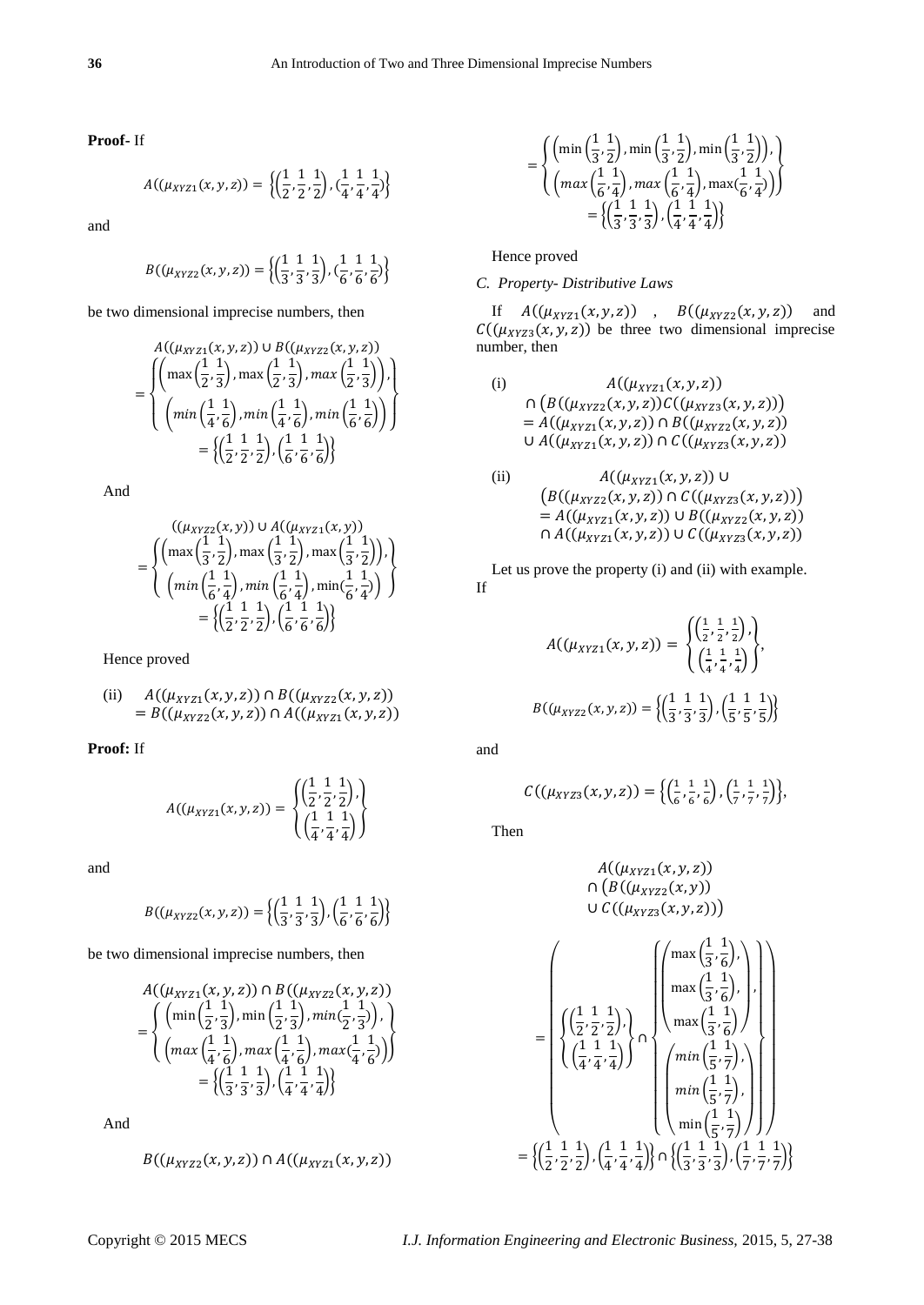$$
= \begin{cases} \left(\min\left(\frac{1}{2},\frac{1}{3}\right),\min\left(\frac{1}{2},\frac{1}{3}\right),\min\left(\frac{1}{2},\frac{1}{3}\right)\right), \\ \left(\max\left(\frac{1}{4},\frac{1}{7}\right),\max\left(\frac{1}{4},\frac{1}{7}\right),\max\left(\frac{1}{4},\frac{1}{7}\right)\right) \right) \\ = \left\{\left(\frac{1}{3},\frac{1}{3},\frac{1}{3}\right), \left(\frac{1}{4},\frac{1}{4},\frac{1}{4}\right)\right\} \end{cases}
$$

And

$$
A((\mu_{XYZ1}(x, y, z)) \cap B((\mu_{XYZ2}(x, y, z)) \cup A((\mu_{XYZ1}(x, y, z)) \cap C((\mu_{XYZ2}(x, y, z))) = \begin{cases} \left(\min\left(\frac{1}{2}, \frac{1}{3}\right), \min\left(\frac{1}{2}, \frac{1}{3}\right), \min\left(\frac{1}{2}, \frac{1}{3}\right)\right), \\ \left(\max\left(\frac{1}{4}, \frac{1}{5}\right), \max\left(\frac{1}{4}, \frac{1}{5}\right), \max\left(\frac{1}{4}, \frac{1}{5}\right)\right) \end{cases} \cup \begin{cases} \left(\min\left(\frac{1}{2}, \frac{1}{6}\right), \min\left(\frac{1}{2}, \frac{1}{6}\right), \min\left(\frac{1}{2}, \frac{1}{6}\right)\right), \\ \left(\max\left(\frac{1}{4}, \frac{1}{7}\right), \max\left(\frac{1}{4}, \frac{1}{7}\right), \max\left(\frac{1}{4}, \frac{1}{7}\right)\right) \end{cases} = \begin{cases} \left(\frac{1}{3}, \frac{1}{3}, \frac{1}{3}\right), \\ \left(\frac{1}{4}, \frac{1}{4}, \frac{1}{4}\right) \end{cases} \cup \begin{cases} \left(\frac{1}{6}, \frac{1}{6}, \frac{1}{6}\right), \\ \left(\frac{1}{4}, \frac{1}{4}, \frac{1}{4}\right) \end{cases} = \begin{cases} \left(\max\left(\frac{1}{3}, \frac{1}{6}\right), \max\left(\frac{1}{3}, \frac{1}{6}\right), \max\left(\frac{1}{3}, \frac{1}{6}\right) \end{cases} \right) \end{cases} = \begin{cases} \left(\max\left(\frac{1}{4}, \frac{1}{4}\right), \min\left(\frac{1}{4}, \frac{1}{4}\right), \min\left(\frac{1}{4}, \frac{1}{4}\right) \end{cases} = \begin{cases} \left(\frac{1}{3}, \frac{1}{3}, \frac{1}{3}\right), \left(\frac{1}{4}, \frac{1}{4}, \frac{1}{4}\right) \end{cases} \end{cases} = \begin{cases} \left(\frac{1}{3}, \frac{1}{3}, \frac{1}{3}\right), \left(\frac{1}{4}, \frac{1}{4}, \frac{1}{4}\right
$$

Hence proved (i) And

$$
A((\mu_{XYZ1}(x,y)) \cup (B((\mu_{XYZ2}(x,y)) \cap C((\mu_{XYZ3}(x,y))))
$$
\n
$$
= \left\{ \left( \frac{1}{2}, \frac{1}{2}, \frac{1}{2} \right), \left( \frac{1}{4}, \frac{1}{4}, \frac{1}{4} \right) \right\} \cup \left\{ \left( \frac{1}{4}, \frac{1}{4}, \frac{1}{4} \right) \right\}
$$
\n
$$
= \left\{ \left( \frac{1}{2}, \frac{1}{2}, \frac{1}{2} \right), \left( \frac{1}{4}, \frac{1}{4}, \frac{1}{4} \right) \right\} \cup \left\{ \left( \frac{1}{6}, \frac{1}{6}, \frac{1}{7} \right), \left( \frac{1}{6}, \frac{1}{5}, \frac{1}{7} \right) \right\}
$$
\n
$$
= \left\{ \left( \frac{1}{2}, \frac{1}{2}, \frac{1}{2} \right), \left( \frac{1}{4}, \frac{1}{4}, \frac{1}{4} \right) \right\} \cup \left\{ \left( \frac{1}{6}, \frac{1}{6}, \frac{1}{6} \right), \left( \frac{1}{5}, \frac{1}{5}, \frac{1}{5} \right) \right\}
$$
\n
$$
= \left\{ \left( \frac{1}{2}, \frac{1}{2}, \frac{1}{5} \right), \frac{1}{2}, \frac{1}{2}, \frac{1}{2} \right\}, \frac{1}{2}, \frac{1}{2}, \frac{1}{2} \right\}
$$
\n
$$
= \left\{ \left( \frac{1}{2}, \frac{1}{2}, \frac{1}{2} \right), \frac{1}{2}, \frac{1}{2}, \frac{1}{2} \right\}
$$
\n
$$
= \left\{ \left( \frac{1}{2}, \frac{1}{2}, \frac{1}{2} \right), \left( \frac{1}{5}, \frac{1}{5}, \frac{1}{5} \right) \right\}
$$

And

$$
A((\mu_{XYZ1}(x,y,z)) \cup B((\mu_{XYZ2}(x,y,z))
$$
  

$$
\cap A((\mu_{XYZ1}(x,y)) \cup C((\mu_{XYZ3}(x,y,z))
$$

$$
= \begin{cases}\n\left(\max\left(\frac{1}{2},\frac{1}{3}\right),\max\left(\frac{1}{2},\frac{1}{3}\right),\max\left(\frac{1}{2},\frac{1}{3}\right)\right), \\
\left(\min\left(\frac{1}{4},\frac{1}{5}\right),\min\left(\frac{1}{4},\frac{1}{5}\right),\min\left(\frac{1}{4},\frac{1}{5}\right)\right)\right) \\
\left(\max\left(\frac{1}{2},\frac{1}{6}\right),\max\left(\frac{1}{2},\frac{1}{6}\right),\max\left(\frac{1}{2},\frac{1}{6}\right)\right), \\
\left(\min\left(\frac{1}{4},\frac{1}{7}\right),\min\left(\frac{1}{4},\frac{1}{7}\right),\min\left(\frac{1}{4},\frac{1}{7}\right)\right)\right) \\
= \left\{\left(\frac{1}{2},\frac{1}{2},\frac{1}{2}\right),\left(\frac{1}{5},\frac{1}{5},\frac{1}{5}\right)\right\} \cap \left\{\left(\frac{1}{2},\frac{1}{2},\frac{1}{2}\right),\left(\frac{1}{7},\frac{1}{7},\frac{1}{7}\right)\right\} \\
= \begin{cases}\n\left(\min\left(\frac{1}{2},\frac{1}{2}\right),\min\left(\frac{1}{2},\frac{1}{2}\right),\min\left(\frac{1}{2},\frac{1}{2}\right)\right), \\
\left(\max\left(\frac{1}{5},\frac{1}{7}\right),\max\left(\frac{1}{5},\frac{1}{7}\right),\max\left(\frac{1}{5},\frac{1}{7}\right)\right)\right) \\
= \left\{\left(\frac{1}{2},\frac{1}{2},\frac{1}{2}\right),\left(\frac{1}{5},\frac{1}{5},\frac{1}{5}\right)\right\}\n\end{cases}
$$

Hence proved (ii)

Further it can be verified that the following properties of classical sets are satisfied by the three-dimensional imprecise sets  $A(\mu_{XYZ}(x, y, z))$ ,  $B(\mu_{XYZ}(x, y, z))$  and  $C(\mu_{XYZ}(x,y,z))$ :

*D. Idempotent Laws*

(i) 
$$
A(\mu_{XYZ}(x, y, z)) \cup A(\mu_{XYZ}(x, y, z)) = A(\mu_{XYZ}(x, y, z))
$$

(ii) 
$$
A(\mu_{XYZ}(x, y, z)) \cup A(\mu_{XYZ}(x, y, z)) = A(\mu_{XYZ}(x, y, z))
$$

*E. Associative Laws*

(i) 
$$
A(\mu_{XYZ}(x,y,z)) \cup \begin{pmatrix} B(\mu_{XYZ}(x,y,z)) \\ U C(\mu_{XYZ}(x,y,z)) \end{pmatrix}
$$

$$
= (A(\mu_{XYZ}(x,y,z)) \cup B(\mu_{XYZ}(x,y,z)))
$$

$$
C(\mu_{XYZ}(x,y,z)))
$$

(ii) 
$$
A(\mu_{XYZ}(x,y,z)) \cap \left( \begin{array}{c} B(\mu_{XYZ}(x,y,z)) \\ \cap C(\mu_{XYZ}(x,y,z)) \end{array} \right)
$$

$$
= \left( A(\mu_{XYZ}(x,y,z)) \cap B(\mu_{XYZ}(x,y,z)) \right)
$$

$$
\cap C(\mu_{XYZ}(x,y,z)))
$$

*F. De Morgan's Law:*

(i) 
$$
\left(A(\mu_{XYZ}(x,y,z))\cup B(\mu_{XYZ}(x,y,z))\right)^c
$$

$$
=A(\mu_{XY}^c(x,y,z))\cap B(\mu_{XY}^c(x,y,z))
$$

(ii) 
$$
\left(A(\mu_{XYZ}(x,y,z)) \cap B(\mu_{XYZ}(x,y,z))\right)^{c} = A(\mu_{XY}^{c}(x,y,z)) \cup B(\mu_{XY}^{c}(x,y,z))
$$

# V. CONCLUSION

As the solution of practical problem is the main objective of this article. So the possible effect of fuzziness of any particle is suggested to study along all the axes. If the problem is solved in one part of the axis may not be overcome for whole the body because of not